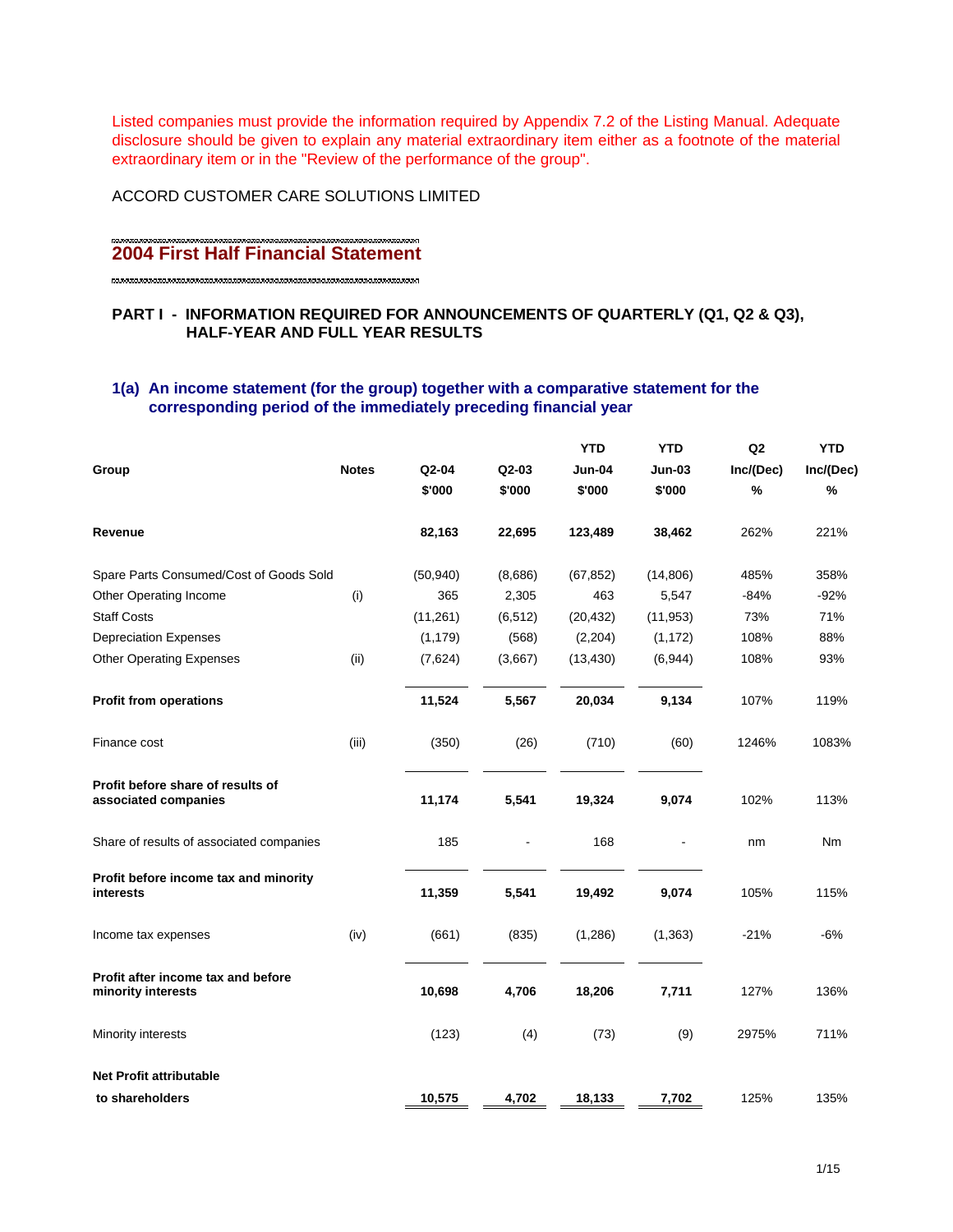# **1(a) (i) Other operating income consist of the following:**

|                                            |         |                          | <b>YTD</b>               | <b>YTD</b> |
|--------------------------------------------|---------|--------------------------|--------------------------|------------|
|                                            | $Q2-04$ | $Q2-03$                  | Jun-04                   | $Jun-03$   |
|                                            | \$'000  | \$'000                   | \$'000                   | \$'000     |
| Management and corporate advisory fee      | 15      | 994                      | 30                       | 2,025      |
| Royalty                                    | -       | 178                      | $\overline{\phantom{a}}$ | 1,238      |
| Foreign currency exchange gain             | 58      | 905                      | 42                       | 1,721      |
| Interest income from non-related companies | 35      | 50                       | 71                       | 75         |
| Government grant                           | -       | $\overline{\phantom{a}}$ | ۰                        | 229        |
| <b>Others</b>                              | 257     | 178                      | 320                      | 259        |
|                                            | 365     | 2,305                    | 463                      | 5,547      |

## **1(a)(ii) Included in other operating expenses are the following:**

|                                                      |         |         | <b>YTD</b>               | <b>YTD</b>    |
|------------------------------------------------------|---------|---------|--------------------------|---------------|
|                                                      | $Q2-04$ | $Q2-03$ | $Jun-04$                 | <b>Jun-03</b> |
|                                                      | \$'000  | \$'000  | \$'000                   | \$'000        |
| Amortisation of goodwill on consolidation            | 646     | 208     | 1.073                    | 358           |
| Minimum lease payments under operating lease         | 2,866   | 1,172   | 4,698                    | 2,249         |
| (Reversal)/Allowances for doubtful trade receivables | -       | (40)    | $\overline{\phantom{a}}$ | (46)          |
| Loss/(Gain) on disposal of plant and equipment       | 23      | (4)     | 23                       | (4)           |
|                                                      |         |         |                          |               |

# **1(a)(iii) Finance cost**

This comprises interest on bank loans and the increase is due to higher loans undertaken for DMS activities.

# **1(a)(iv) Income Tax**

The lower effective tax rate for the period is due to:-

- (1) Non-taxable income of subsidiaries;
- (2) Tax incentive enjoyed by our subsidiary in the PRC, and
- (3) Development and Expansion Incentive enjoyed by the Company under the Economic Development Board ("EDB") of Singapore's Business Headquarters Programme.
- (4) Development and Expansion Incentive enjoyed by a subsidiary under the EDB's Regional Headquarters Award.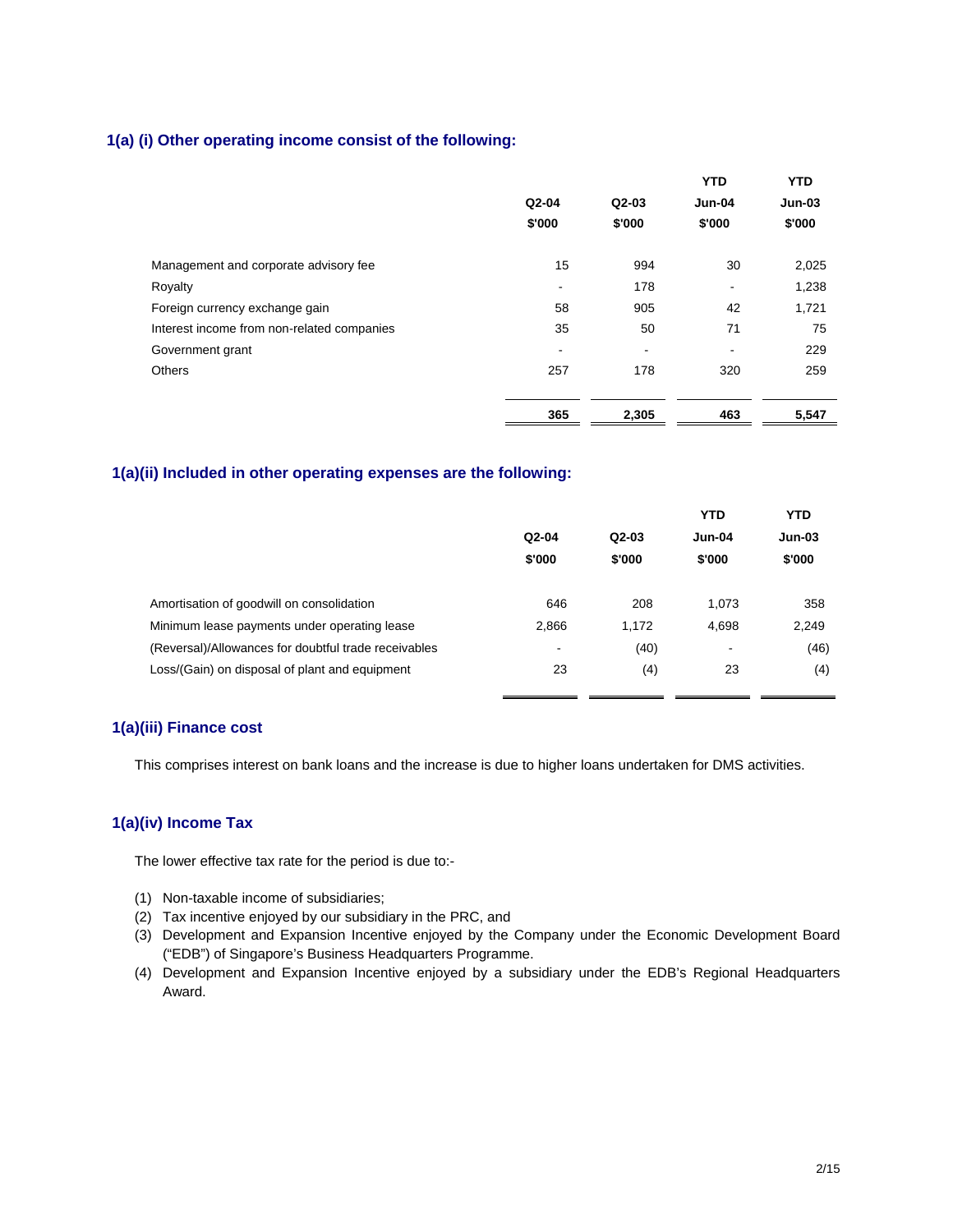| 1(b)(i) A balance sheet (for the issuer and group), together with a comparative statement |  |  |
|-------------------------------------------------------------------------------------------|--|--|
| as at the end of the immediately preceding financial year                                 |  |  |

|                                         |              | Group    | Group    | Company                  | Company  |
|-----------------------------------------|--------------|----------|----------|--------------------------|----------|
| <b>ASSETS</b>                           | <b>Notes</b> | 30/06/04 | 31/12/03 | 30/06/04                 | 31/12/03 |
|                                         |              | \$'000   | \$'000   | \$'000                   | \$'000   |
| <b>Current assets:</b>                  |              |          |          |                          |          |
| Cash                                    |              | 32,164   | 32,640   | 10,003                   | 22,591   |
| Trade receivables                       | a            | 38,081   | 27,908   | 12,430                   | 13,587   |
| Other receivables and prepayments       | b            | 10,582   | 11,047   | 39,869                   | 39,398   |
| Inventories                             | c            | 23,030   | 15,440   | 2,173                    | 3,773    |
| Total current assets                    |              | 103,857  | 87,035   | 64,475                   | 79,349   |
| <b>Non-current assets:</b>              |              |          |          |                          |          |
| Investment in subsidiaries              |              |          |          | 51,782                   | 23,836   |
| Investment in associated companies      | d            | 1,834    | 500      | 1,500                    | 500      |
| Other Investments                       | е            | 6,379    | 129      | 129                      | 129      |
| Advance payments for investments        |              | 2,550    | 18,296   | 2,550                    | 18,296   |
| Property, plant and equipment           |              | 22,903   | 19,081   | 4,939                    | 7,045    |
| Other goodwill                          | $\mathbf f$  | 14,130   | 2,219    | 987                      | 1,013    |
| Goodwill on consolidation               | g            | 34,907   | 11,888   | $\overline{\phantom{a}}$ |          |
| Total non-current assets                |              | 82,703   | 52,113   | 61,887                   | 50,819   |
| <b>Total assets</b>                     |              | 186,560  | 139,148  | 126,362                  | 130,168  |
| <b>Current liabilities:</b>             |              |          |          |                          |          |
| Trade payables                          | h            | 17,742   | 9,435    | 9,268                    | 9,235    |
| Other payables                          |              | 20,618   | 10,325   | 42,316                   | 33,879   |
| Income tax payable                      |              | 1,564    | 1,371    | 178                      | 526      |
| Obligations under finance leases        |              | 301      | 202      |                          |          |
| Current portion of long-term bank loans | j            | 28,717   | 24,941   | 4,550                    | 18,000   |
| <b>Total current liabilities</b>        |              | 68,942   | 46,274   | 56,312                   | 61,640   |
| <b>Non-current liabilities:</b>         |              |          |          |                          |          |
| <b>Bonds</b>                            | k            | 7,050    |          |                          |          |
| Obligations under finance leases        |              | 558      | 108      |                          |          |
| Deferred income tax                     |              | 871      | 842      | 912                      | 912      |
| Total non-current liabilities           |              | 8,479    | 950      | 912                      | 912      |
| Minority Interest                       |              | 558      | 485      |                          |          |
| <b>Capital and reserves:</b>            |              |          |          |                          |          |
| Issued capital                          |              | 23,744   | 15,829   | 23,744                   | 15,829   |
| <b>Capital Redemption Reserve</b>       |              | 22       | 22       | 22                       | 22       |
| Share premium reserve                   |              | 34,183   | 42,098   | 34,183                   | 42,098   |
| Foreign currency translation reserve    |              | (447)    | 544      |                          |          |
| Accumulated profits                     |              | 51,079   | 32,946   | 11,189                   | 9,667    |
| Total equity                            |              | 108,581  | 91,439   | 69,138                   | 67,616   |
| <b>Total liabilities and equity</b>     |              | 186,560  | 139,148  | 126,362                  | 130,168  |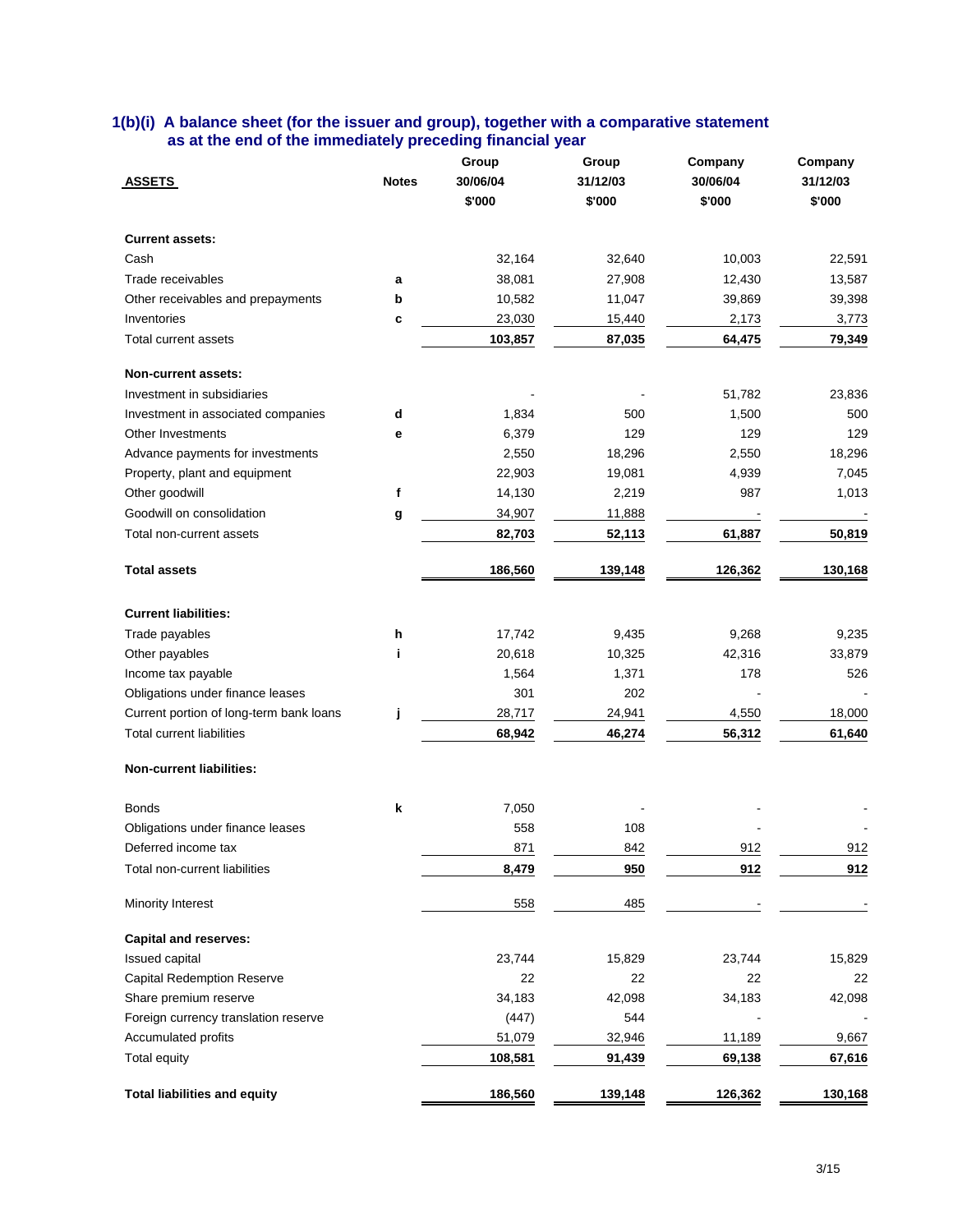### **(a) Trade Receivables**

The trade receivables turnover is 48 days for the 6 months period ended 30 June 2004 (31 March 2004: 70 days, 31 December 2003: 88 days) and the trade receivables aging is as follows:-

| <b>Trade Receivables Aging</b> |     |     | 1-30 Days 31 - 60 Days 61 - 90 Days Over 90 Days |     | Total |
|--------------------------------|-----|-----|--------------------------------------------------|-----|-------|
| As at 30 June 2004             | 59% | 8%  | 16%                                              | 17% | 100%  |
| As at 31 March 2004            | 65% | 18% | 2%                                               | 15% | 100%  |
| As at 31 December 2003         | 57% | 21% | 11%                                              | 11% | 100%  |

Included in trade receivables of the Group as at 30 June 2004 are receivables arising from DMS activities amounting to \$15.9 million (31 March 2004: \$12.3 million, 31 December 2003: \$6.8 million).

#### **(b) Other Receivables and Prepayments**

Included in Other Receivables are mainly deposits for rental and utilities (\$6.7 million), prepayments (\$1.5 million), advance to an investee company (\$0.7 million).

#### **(c) Inventories**

Included DMS inventories amounting to \$11.4 million (31 March 2004: \$5.9 million, 31 December 2003: \$5.3 million).

Inventories turnover is 51 days for the period ended 30 June 2004 (31 March 2004: 86 days, 31 December 2003: 136 days).

#### **(d) Investment in associated companies**

This represents cost of investment in Allpro International Limited and 2 other associated companies incorporated in PRC.

A-Club Mobile Pte Ltd, previously an associated company, has been acquired as a 100% owned subsidiary in 2<sup>nd</sup> quarter of 2004 as part of the restructuring of DMSPL.

## **(e) Other investments**

The increase is mainly due to investment in bonds of Ventures Management Solutions Pte Ltd (\$5 million).

#### **(f) Other Goodwill**

The increase mainly arose from acquisitions of the following businesses during  $2^{nd}$  quarter of 2004 by one of our subsidiaries, Distribution Management Solutions Pte Ltd ("DMSPL"):

- Menel Pte Ltd
- Super Mobile Pte Ltd
- PC (Singapore) Pte Ltd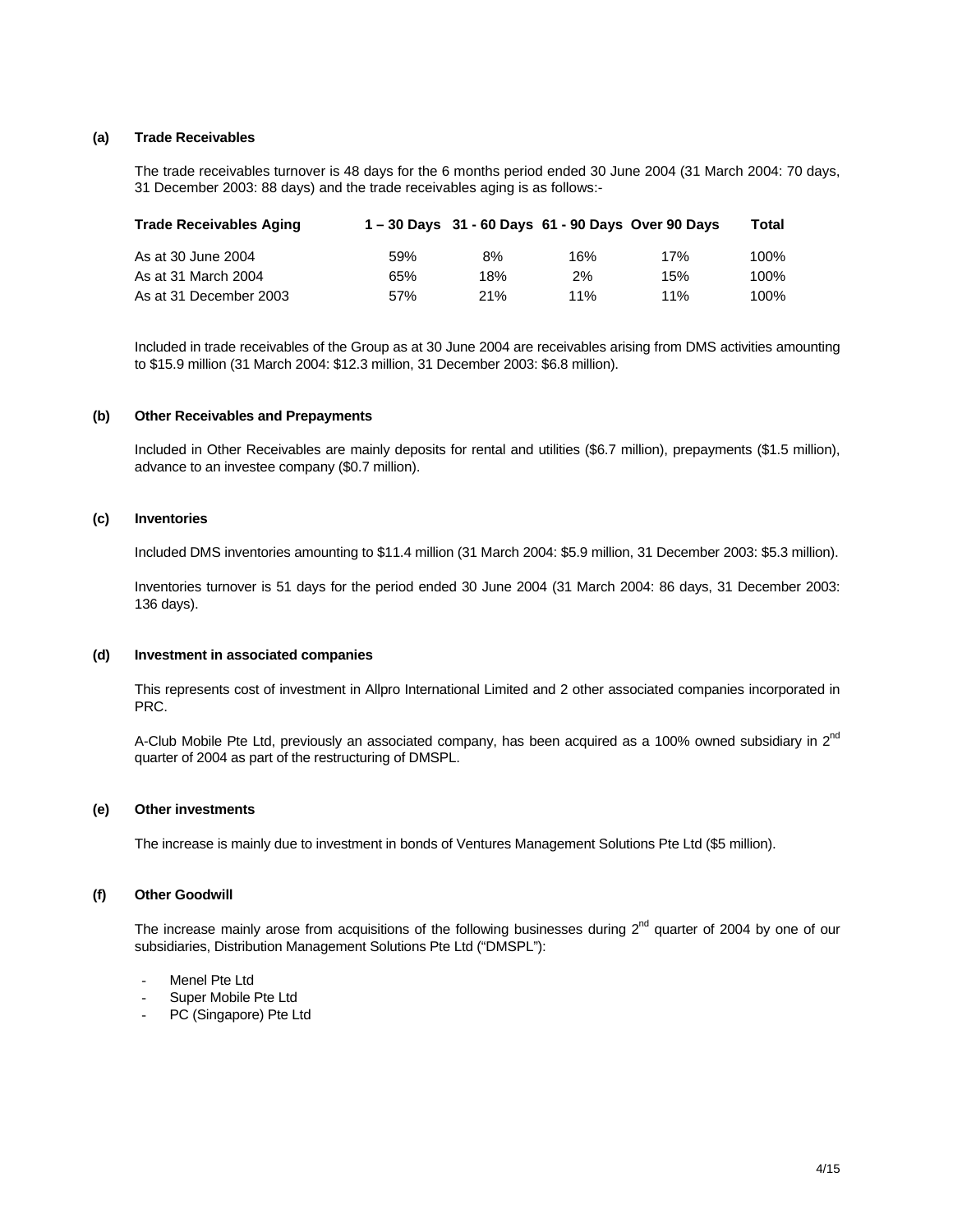## **(g) Goodwill on consolidation**

The increase for the period ended 30 June 2004 arose mainly from consolidation of results of the following subsidiaries:

- Shanghai ACCS Forte Science & Technology Co., Ltd
- Porter Profits Limited
- Ucom Technologies Private Ltd

Compared to 1<sup>st</sup> quarter of 2004, the increase in 2<sup>nd</sup> quarter is due to the consolidation of results of IDistribution Pte Ltd by DMSPL Group resulting from their restructuring exercise.

## **(h) Trade Payables**

Trade payables turnover is 32 days for the 6 months ended 30 June 2004 (31 March 2004: 45 days, 31 December 2003: 66 days).

#### **(i) Other Payables**

Included in Other Payables are mainly accrued deferred consideration (\$6.4 million) and accrued operating expenses (\$8.8 million).

The increase is mainly due to deferred consideration from acquisition of certain subsidiaries.

## **(j) Short-Term Bank Loan**

The bank loans of the Group are drawn down for the following:-

|                       | Jun-04<br>\$'000 | Dec-03<br>\$'000 |
|-----------------------|------------------|------------------|
| Investment in PRC     | 11,284           | 11,459           |
| <b>DMS</b> activities | 16,874           | 12,682           |
| Expansion in India    | 559              | 800              |
| Total                 | 28,717           | 24,941           |

#### **(k) Bonds**

This relates to unsecured convertible bonds issued by DMSPL to PLE Investments Pte Ltd (\$3.9 million), M-Commerce Ventures Pte Ltd (\$2.9 million) and EDB Ventures Pte Ltd (\$0.2 million), and has a maturity period of 3 years with fixed interest rate of 10% per annum. These bonds are convertible into 10 percent of the total issued and paid-up capital of DMS prior to the proposed IPO of DMS.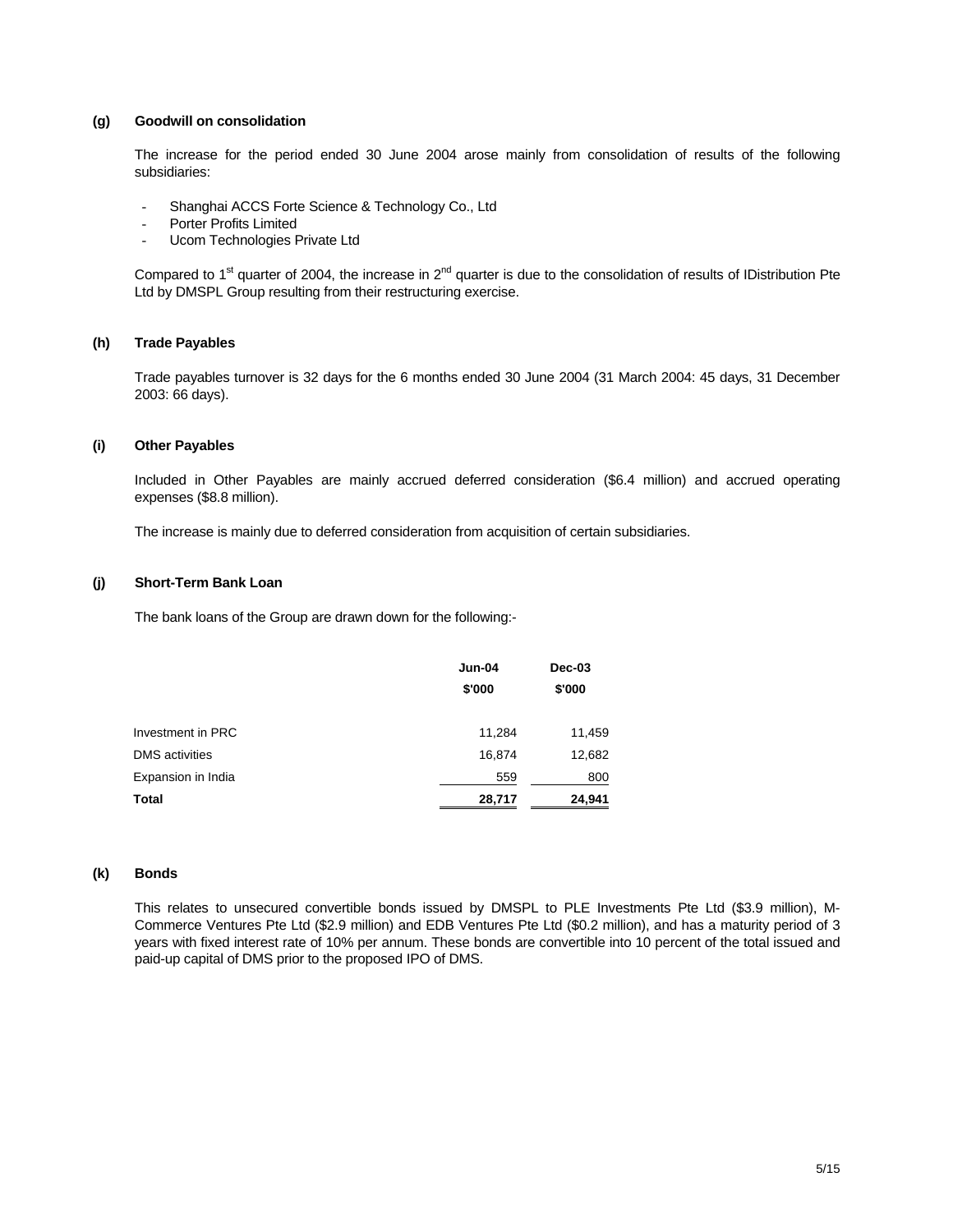# **1(b)(ii) Aggregate amount of group's borrowings and debt securities**

# **Amount repayable in one year or less, or on demand**

| As at 30 June 2004 |                    |                  | As at 31 December 2003 |
|--------------------|--------------------|------------------|------------------------|
| Secured (\$'000)   | Unsecured (\$'000) | Secured (\$'000) | Unsecured (\$'000)     |
| 7.594              | 21.424             | 7.143            | 18,000                 |

# **Amount repayable after one year**

| As at 30 June 2004 |                    |                  | As at 31 December 2003 |
|--------------------|--------------------|------------------|------------------------|
| Secured (\$'000)   | Unsecured (\$'000) | Secured (\$'000) | Unsecured (\$'000)     |
| 558                | 7.050              | 108              | Nil                    |

# **Details of collateral**

The bank loans amounting to \$7,293,000 (31 December 2003: \$6,941,000) of the Group are secured by fixed deposits of \$4,970,000.

Finance lease is secured by the fixed assets acquired under the lease arrangement.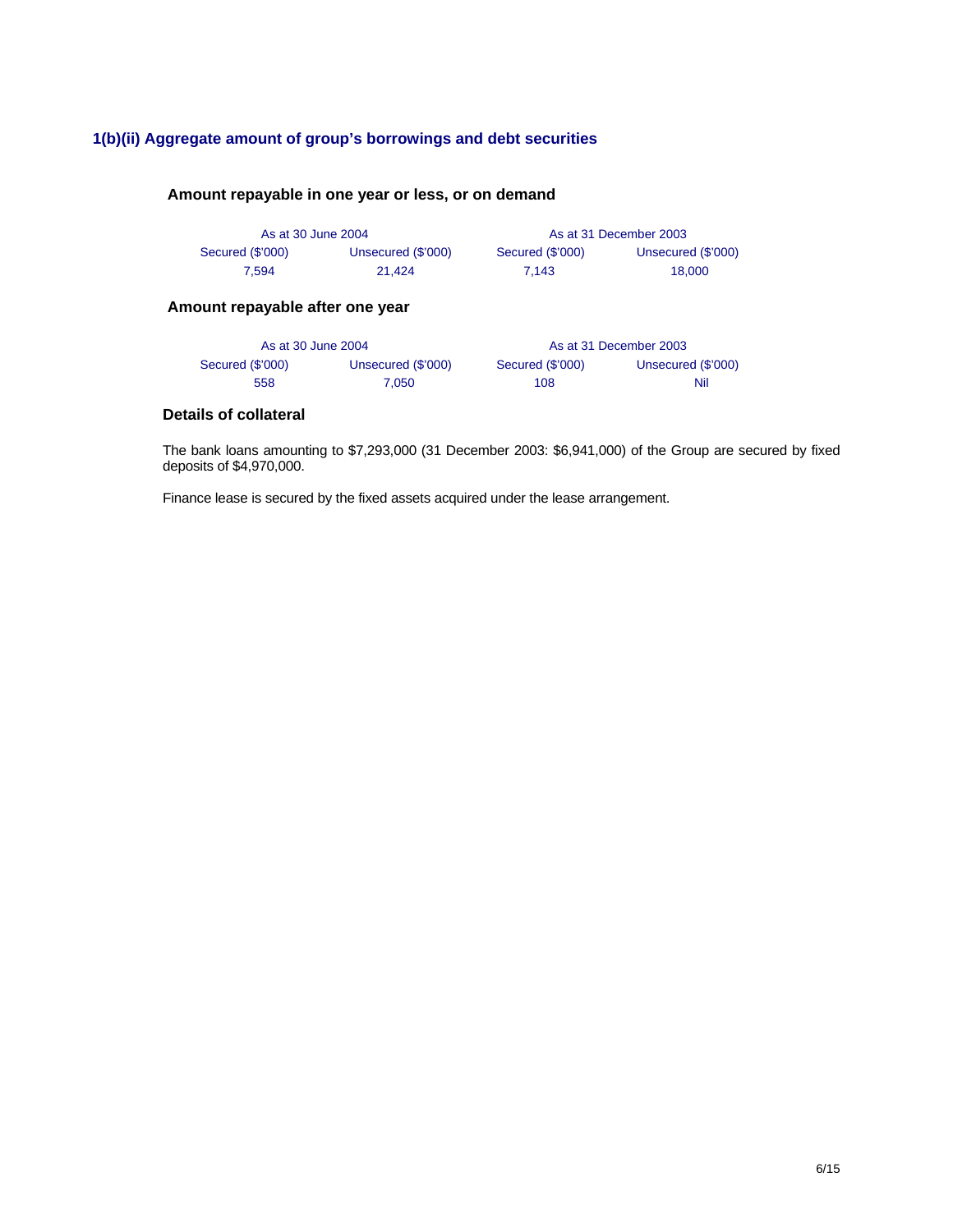## **1(c) A cash flow statement (for the group), together with a comparative statement for the corresponding period of the immediately preceding financial year**

|                                                       |              |           |          | <b>YTD</b> | <b>YTD</b> |
|-------------------------------------------------------|--------------|-----------|----------|------------|------------|
|                                                       |              | Q2-04     | $Q2-03$  | Jun-04     | Jun-03     |
|                                                       | <b>Notes</b> | \$'000    | \$'000   | \$'000     | \$'000     |
| Cash flows from operating activities:                 |              |           |          |            |            |
| Profit before income tax                              |              | 11,174    | 5,541    | 19,324     | 9,074      |
| Adjustments for:                                      |              |           |          |            |            |
| Depreciation expense                                  |              | 1,179     | 568      | 2,204      | 1,172      |
| Interest expense                                      |              | 350       | 26       | 710        | 60         |
| Interest Income                                       |              | (35)      | (50)     | (71)       | (75)       |
| Loss/(Gain) on disposal of plant and equipment        |              | 23        | (4)      | 23         | (4)        |
| Plant and equipment written off                       |              |           | 19       | 3          | 19         |
| Amortisation of goodwill                              |              | 646       | 208      | 1,073      | 358        |
| Operating profit before working capital changes       |              | 13,337    | 6,308    | 23,266     | 10,604     |
| Trade receivables                                     |              | 7,358     | (6,862)  | 2,092      | (1,779)    |
| Other receivables and prepaid expenses                |              | 4,314     | 347      | 4,896      | 651        |
| Inventories                                           |              | (3,231)   | (579)    | (3,607)    | (1,039)    |
| Trade payables                                        |              | 838       | 1,087    | (1,826)    | (11)       |
| Other payables                                        |              | (5,053)   | (348)    | (2,507)    | (4,015)    |
| Cash generated from operations                        |              | 17,563    | (47)     | 22,314     | 4,411      |
| Interest received                                     |              | 35        | 50       | 71         | 75         |
| Income tax paid                                       |              | (1, 168)  | (1, 191) | (1,065)    | (2,603)    |
| Net cash from operating activities                    |              | 16,430    | (1, 188) | 21,320     | 1,883      |
| Cash flows from investing activities:                 |              |           |          |            |            |
| Purchase of plant and equipment                       |              | (1,887)   | (2,924)  | (2,986)    | (4, 571)   |
| Proceeds from disposal of plant and equipment         |              |           | 4        |            | 4          |
| Reversal of/(Deposits) for investments                |              |           | 1,884    |            | (2, 458)   |
| Acquisition of subsidiaries                           | A            | (808)     |          | (863)      |            |
| Purchase of businesses                                | в            | (12, 783) | (2,403)  | (13,086)   | (2,403)    |
| Purchase of other investments                         | С            | (5,000)   | (42)     | (5,000)    | (42)       |
| Purchase of investments in associated companies       | D            | 2,550     |          | (145)      |            |
| Payment of deferred purchase consideration            |              |           |          |            | (3,932)    |
| Net cash used in investing activities                 |              | (17, 928) | (3,481)  | (22,080)   | (13, 402)  |
| Cash flows from financing activities:                 |              |           |          |            |            |
| Proceeds from issuing shares                          |              |           | (110)    |            | 27,407     |
| Interest Paid                                         |              | (350)     | (26)     | (710)      | (60)       |
| Proceeds from issuing shares to minority shareholders |              |           | 219      |            | 219        |
| Decrease in finance lease                             |              | (87)      | (40)     | (146)      | (78)       |
| Proceeds from short term loan                         |              | 726       | 4,759    | 2,309      | 3,645      |
| Net cash from financing activities                    |              | 289       | 4,802    | 1,453      | 31,133     |
|                                                       |              |           |          |            |            |
| Net effect of exchange rate changes in                |              |           |          |            |            |
| consolidating subsidiaries                            |              | (901)     | (171)    | (1, 169)   | 479        |
| Net (decrease)/increase in cash                       |              | (2, 110)  | (38)     | (476)      | 20,093     |
| Balance at beginning of year                          |              | 29,304    | 25,913   | 27,670     | 5,782      |
| Balance at end of period                              | E            | 27,194    | 25,875   | 27,194     | 25,875     |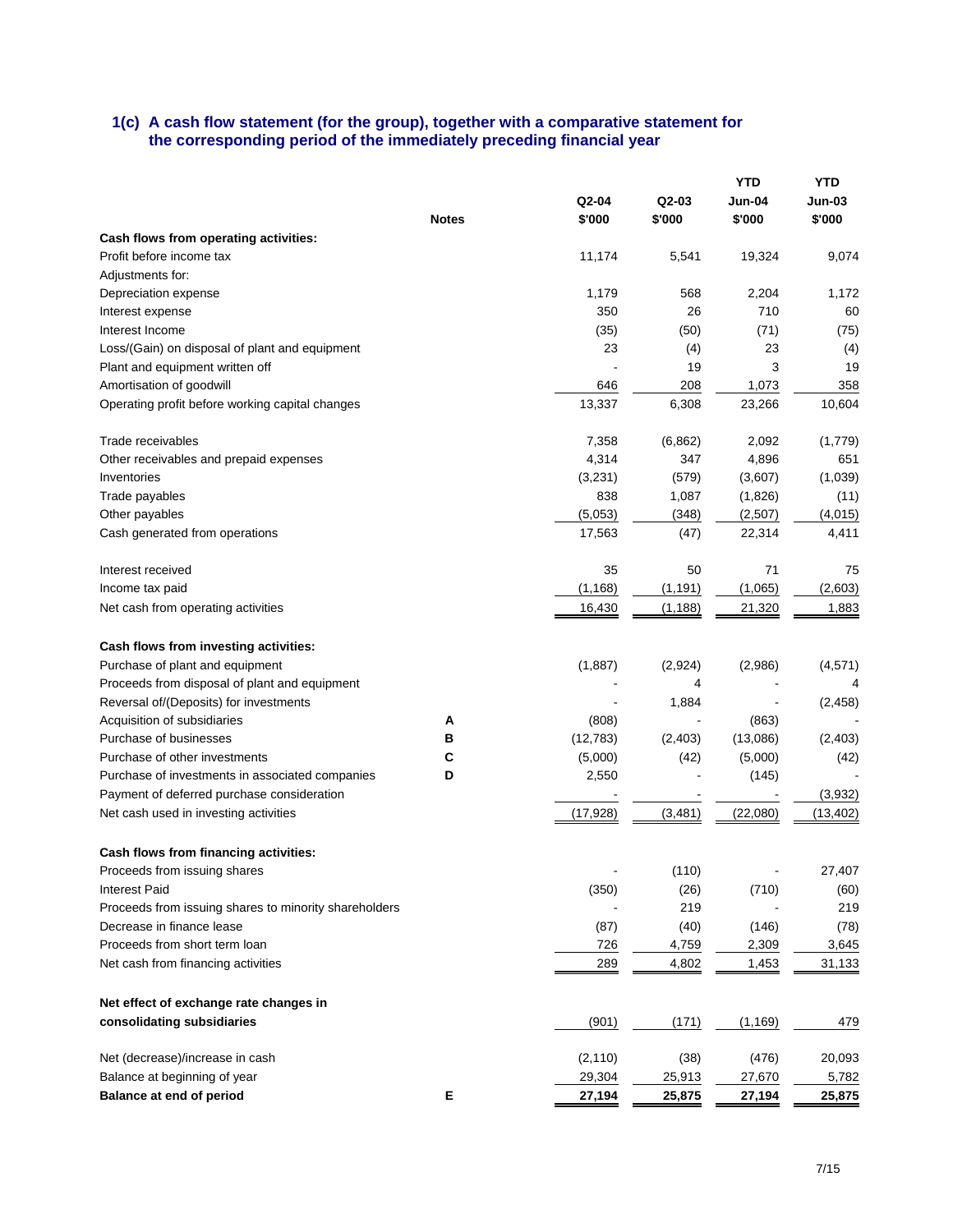# **Notes to the consolidated cash flow statements**

A. Summary of effects of acquisition of subsidiaries as at 30 June 2004:

|                                                   | \$'000   |
|---------------------------------------------------|----------|
| Cash                                              | 2,072    |
| Other current assets                              | 25,705   |
| <b>Current liabilities</b>                        | (29,849) |
| Net current assets                                | (2,072)  |
| Non current assets                                | 1,771    |
| Goodwill on acquisition of subsidiaries           | 23,984   |
| Minority interest share in net assets             | (69)     |
| Purchase consideration discharged by cash         | 23,614   |
| Less:                                             |          |
| Deferred consideration                            | (6, 433) |
| Advance payments made in prior year               | (14,246) |
| Less: cash of acquired subsidiaries               | (2,072)  |
| Net cash outflow from acquisition of subsidiaries | 863      |

- B. This relates to acquisitions of various businesses by DMSPL.
- C. This relates to the investment in bonds of Ventures Management Solutions Pte Ltd.
- D. This arose from the acquisition of A-Club Mobile Pte Ltd as a 100% owned subsidiary in 2<sup>nd</sup> quarter of 2004.
- E. Cash at end of period in the consolidated cash flow statement comprise the following balance sheet amounts:-

|                                                        | <b>Jun-04</b><br>\$'000 | <b>Jun-03</b><br>\$'000 |
|--------------------------------------------------------|-------------------------|-------------------------|
| Cash and cash equivalents                              | 32,164                  | 26,875                  |
| Less: Cash and cash equivalents subject to restriction | (4,970)                 | (1,000)                 |
|                                                        | 27,194                  | 25,875                  |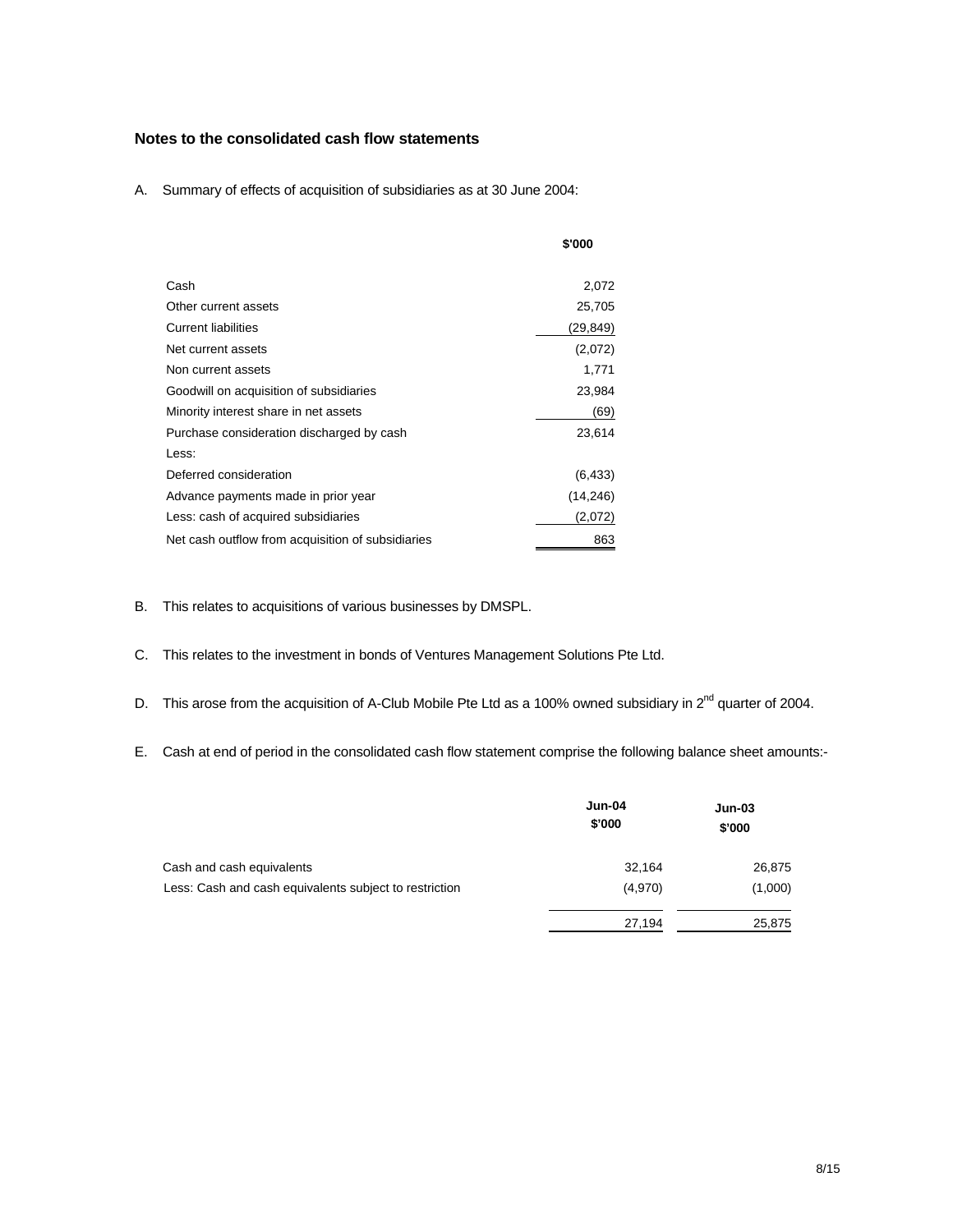# **1(d)(i) A statement (for the issuer and group) showing either (i) all changes in equity or (ii) changes in equity other than those arising from capitalisation issues and distributions to shareholders, together with a comparative statement for the corresponding period of the immediately preceding financial year**

|                                            | <b>Issued</b> |                |              | Foreign     |             |         |  |
|--------------------------------------------|---------------|----------------|--------------|-------------|-------------|---------|--|
|                                            | capital       | Capital        |              | currency    |             |         |  |
|                                            | (ordinary     | redemption     | <b>Share</b> | translation | Accumulated |         |  |
|                                            | shares)       | reserve        | Premium      | reserve     | profits     | Total   |  |
| Group (6 months Ended June 2003)           | \$'000        | \$'000         | \$'000       | \$'000      | \$'000      | \$'000  |  |
| Balance at January 1, 2003                 | 5,000         | 22             |              | (299)       | 17,357      | 22,080  |  |
| Allotment and issue of new ordinary shares |               |                |              |             |             |         |  |
| Pursuant to pre-invitation ESOS            | 799           |                | 4,201        |             |             | 5,000   |  |
| Conversion of redeemable preference shares | 823           |                | 174          |             |             | 997     |  |
| Conversion of redeemable convertible bond  | 1,366         |                | 17,634       |             |             | 19,000  |  |
| Bonus issue                                | 5,591         |                |              |             | (5,591)     |         |  |
| Public issue                               | 2,250         |                | 22,050       |             |             | 24,300  |  |
| <b>IPO Expenses</b>                        |               |                | (1,893)      |             |             | (1,893) |  |
| Net profit for the period                  |               |                |              |             | 7,702       | 7,702   |  |
| Foreign currency translation               |               |                |              | 480         |             | 480     |  |
| Balance at June 30, 2003                   | 15,829        | 22             | 42,166       | 181         | 19,468      | 77,666  |  |
|                                            |               |                |              |             |             |         |  |
| Group (6 months Ended June 2004)           |               |                |              |             |             |         |  |
| Balance at January 1, 2004                 | 15,829        | 22             | 42,098       | 544         | 32,946      | 91,439  |  |
| Net profit for the period                  |               |                |              |             | 18,133      | 18,133  |  |
| Bonus issue                                | 7,915         | $\blacksquare$ | (7, 915)     |             |             |         |  |
| Foreign currency translation               |               | $\blacksquare$ |              | (991)       |             | (991)   |  |
| Balance at June 30, 2004                   | 23,744        | 22             | 34,183       | (447)       | 51,079      | 108,581 |  |
| Company (6 months Ended June 2003)         |               |                |              |             |             |         |  |
| Balance at January 1, 2003                 | 5,000         | 22             |              |             | 11,252      | 16,274  |  |
| Allotment and issue of new ordinary shares |               |                |              |             |             |         |  |
| Pursuant to pre-invitation ESOS            | 799           |                | 4,201        |             |             | 5,000   |  |
| Conversion of redeemable preference shares | 823           |                | 174          |             |             | 997     |  |
| Conversion of redeemable convertible bond  | 1,366         |                | 17,634       |             |             | 19,000  |  |
| Bonus issue                                | 5,591         |                |              |             | (5, 591)    |         |  |
| Public issue                               | 2,250         |                | 22,050       |             |             | 24,300  |  |
| <b>IPO Expenses</b>                        |               |                | (1,893)      |             |             | (1,893) |  |
| Net profit for the period                  |               |                |              |             | 6,186       | 6,186   |  |
| Balance at June 30, 2003                   | 15,829        | $\frac{22}{ }$ | 42,166       |             | 11,847      | 69,864  |  |
| Company (6 months Ended June 2004)         |               |                |              |             |             |         |  |
| Balance at January 1, 2004                 | 15,829        | 22             | 42,098       |             | 9,667       | 67,616  |  |
| Net profit for the period                  |               |                |              |             | 1,522       | 1,522   |  |
| Bonus issue                                | 7,915         |                | (7, 915)     |             |             |         |  |
| Balance at June 30, 2004                   | 23,744        | 22             | 34,183       |             | 11,189      | 69,138  |  |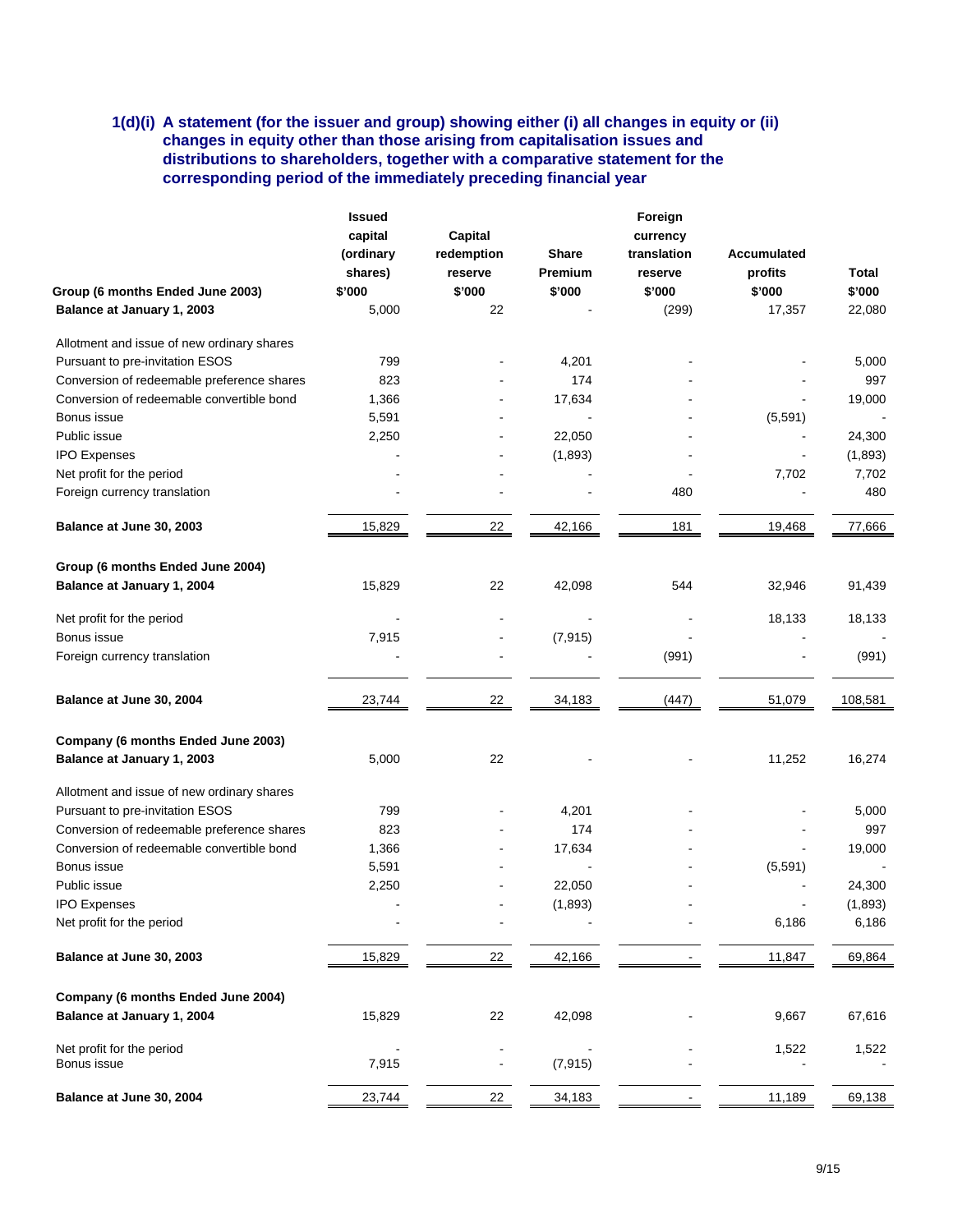**1(d)(ii) Details of any changes in the company's share capital arising from rights issue, bonus issue, share buy-backs, exercise of share options or warrants, conversion of other issues of equity securities, issue of shares for cash or as consideration for acquisition or for any other purpose since the end of the previous period reported on. State also the number of shares that may be issued on conversion of all the outstanding convertibles as at the end of the current financial period reported on and as at the end of the corresponding period of the immediately preceding financial year** 

The ACCS Share Option Scheme 2003 (the "Scheme") was approved and adopted by members at the Extraordinary General Meeting held on 13 January 2003. The price at which a participant of the Scheme shall subscribe for each share upon the exercise of an option was determined based on the average closing prices of the shares for each of the last five market days immediately preceding the date of grant of the options ("Date of Grant"). The vesting period of the options commences on the date not earlier than the first anniversary of the Date of Grant and expires on the tenth anniversary of the Date of Grant.

On 26 February 2004, the Company announced a bonus issue in the capital of the Company on the basis of one (1) bonus share for every two (2) existing ordinary shares held ("Bonus Issue"). The Bonus Issue was approved by shareholders at an extraordinary general meeting of the Company on 14 April 2004. As such, the number of share options granted and the subscription price has been adjusted to reflect the Bonus Issue in accordance with the rules of the Scheme.

The share options granted and exercised during the financial year and share options outstanding as at June 30, 2004 under the Scheme were as follows:

| Date of grant                 | Balance at<br>January 1,<br>2004 or<br>later at date<br>of grant | Exercised     | Lapsed/<br>Cancelled | Balance at<br>June<br>30, 2004 | Subscription<br>price | Expiry date               |
|-------------------------------|------------------------------------------------------------------|---------------|----------------------|--------------------------------|-----------------------|---------------------------|
| September 17, 2003 14,055,000 |                                                                  | $\frac{1}{2}$ | (375,000)            | 13,680,000                     |                       | \$0.40 September 16, 2013 |
| April 14, 2004                | 28,210,500                                                       | $\sim$        | (90,000)             | 28,120,500                     | \$0.651               | April 13, 2014            |

# **2. Whether the figures have been audited, or reviewed and in accordance with which standard (e.g. the Singapore Standard on Auditing 910 (Engagements to Review Financial Statements), or an equivalent standard)**

The figures have not been audited or reviewed by auditors.

## **3. Where the figures have been audited or reviewed, the auditors' report (including any qualifications or emphasis of matter)**

Not applicable

**4. Whether the same accounting policies and methods of computation as in the issuer's most recently audited annual financial statements have been applied** 

Applied consistently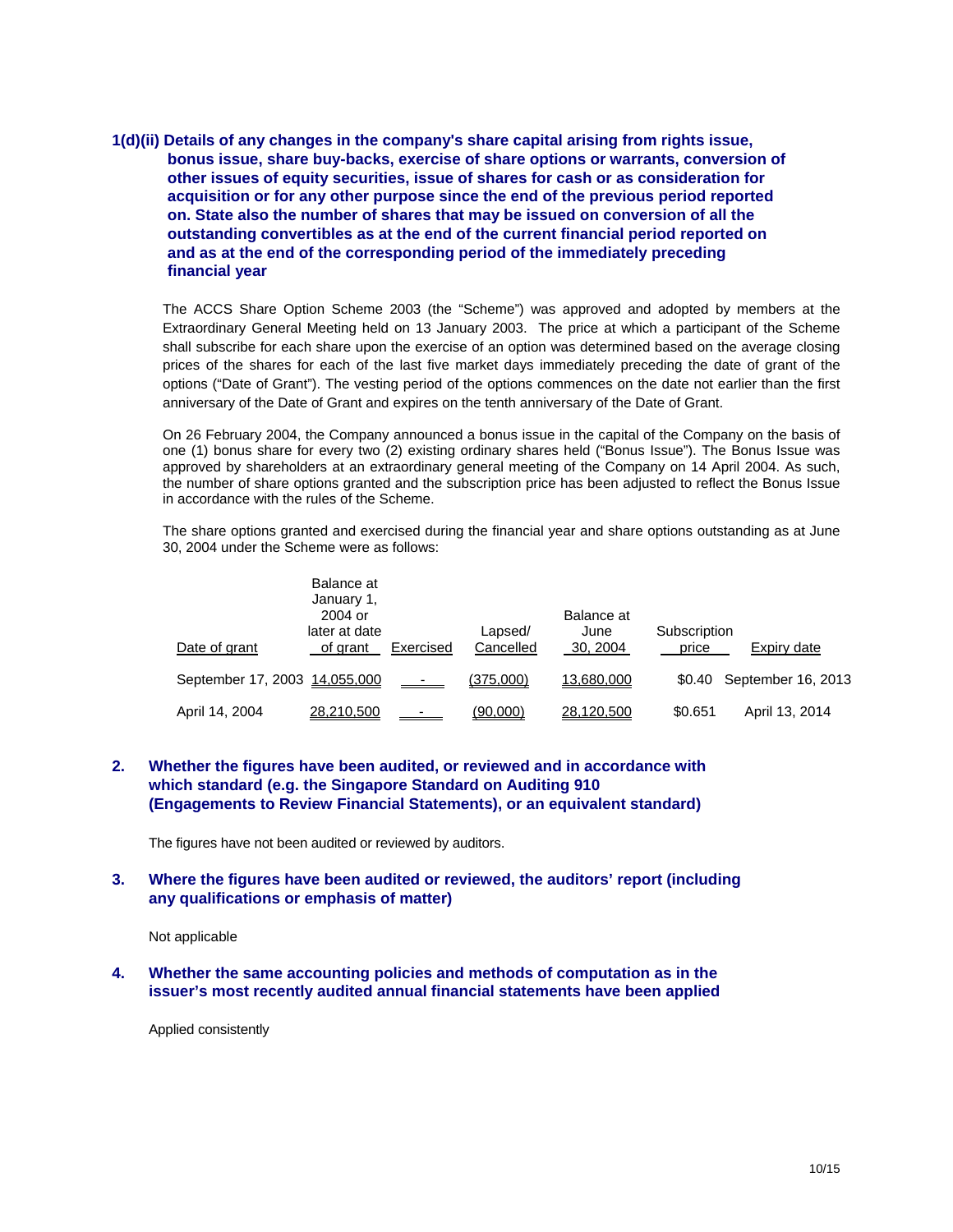**5. If there are any changes in the accounting policies and methods of computation, including any required by an accounting standard, what has changed, as well as the reasons for, and the effect of, the change** 

Not applicable

**6. Earnings per ordinary share of the group for the current period reported on and the corresponding period of the immediately preceding financial year, after deducting any provision for preference dividends** 

|                                                                     | <b>YTD</b><br>June-04<br>cents | YTD<br>June-03<br>cents |
|---------------------------------------------------------------------|--------------------------------|-------------------------|
| EPS (based on consolidated net profit attributable to shareholders) |                                |                         |
| - basic                                                             | 1.91                           | 0.86                    |
| - fully diluted                                                     | 1.90                           | 0.86                    |
|                                                                     |                                |                         |

Basic earnings per ordinary share is computed based on the weighted average number of shares in issue during the period of 949,743,475 (30 June 2003: 895,595,128) of \$0.025 each.

Fully diluted earnings per ordinary share is computed based on the weighted average number of shares during the period adjusted for the effect of all potential dilutive ordinary shares of 955,241,010 (30 June 2003: 895,595,128) of \$0.025 each.

# **7. Net asset value (for the issuer and group) per ordinary share based on issued share capital of the issuer at the end of the (a) current period reported on and (b) immediately preceding financial year**

|                                           | Group              |                    |                    | Company            |
|-------------------------------------------|--------------------|--------------------|--------------------|--------------------|
|                                           | 30-Jun-04<br>cents | 31-Dec-03<br>cents | 30-Jun-04<br>cents | 31-Dec-03<br>cents |
| Net Tangible Assets Value (NTA) per share | 6.27               | 8.14               | 7.18               | 7.01               |

The NTA per Share as at 30 June 2004 and 31 December 2003 is calculated based on 949,743,475 ordinary shares of \$0.025 each.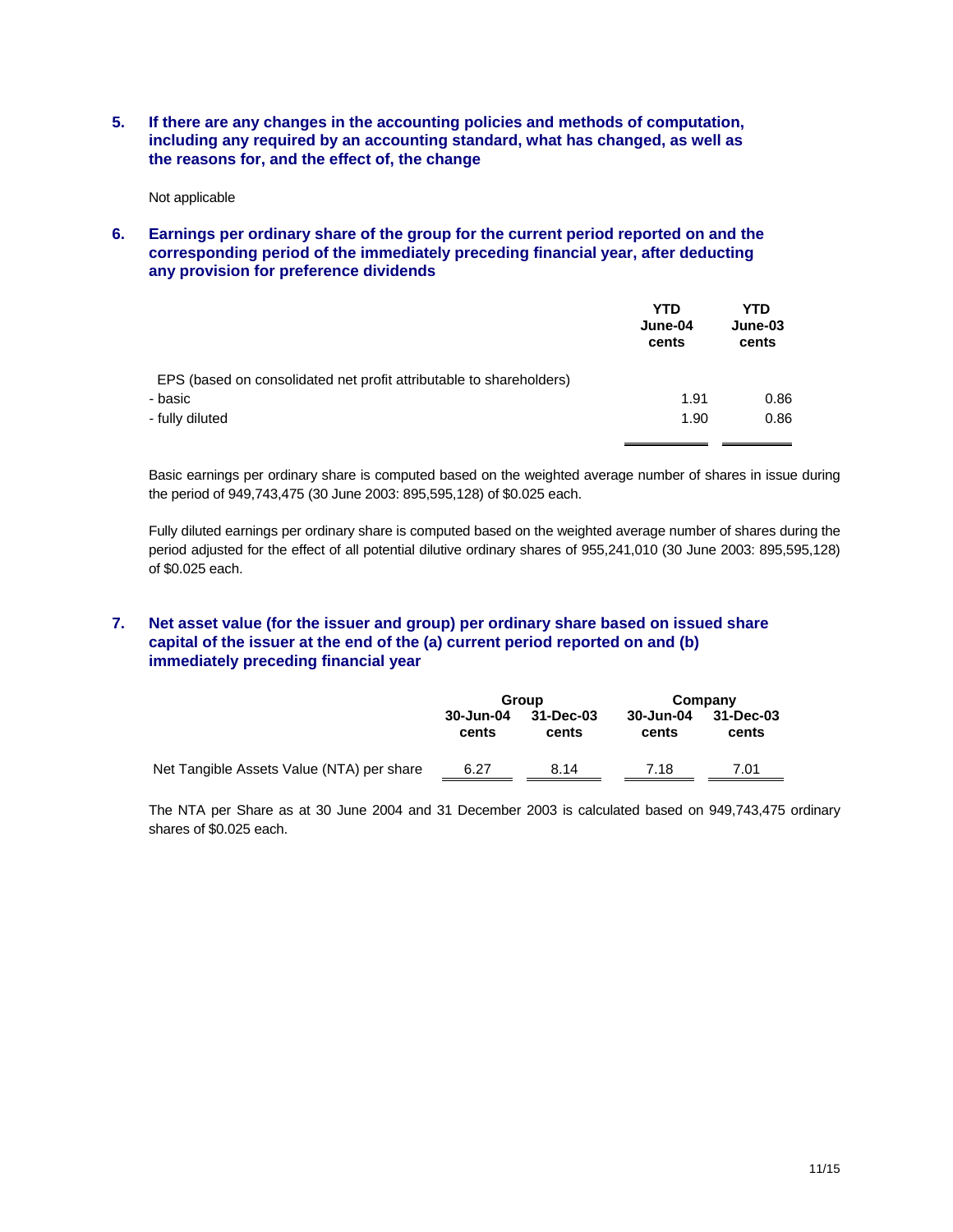**8. A review of the performance of the group, to the extent necessary for a reasonable understanding of the group's business. The review must discuss any significant factors that affected the turnover, costs, and earnings of the group for the current financial period reported on, including (where applicable) seasonal or cyclical factors. It must also discuss any material factors that affected the cash flow, working capital, assets or liabilities of the group during the current financial period reported on** 

The Group operates in two business segments – after market services ("AMS") and distribution management solutions ("DMS").

#### **Revenue**

Revenue of the Group has increased by \$85.0 million or 221%, from \$38.5 million for the period ended 30 June 2003 to \$123.5 million for the period ended 30 June 2004.

Breakdown of the Group's revenue by business segment is as follows:

|                                           |          |         | <b>YTD</b> | <b>YTD</b> |                |            |
|-------------------------------------------|----------|---------|------------|------------|----------------|------------|
|                                           | $Q2-04$  | $Q2-03$ | Jun-04     | $Jun-03$   | Q <sub>2</sub> | <b>YTD</b> |
|                                           | \$'000   | \$'000  | \$'000     | \$'000     | %              | %          |
| AMS                                       | 33.225   | 19,282  | 64.014     | 33,942     | 72%            | 89%        |
| <b>DMS</b>                                | 52.096   | 3,413   | 62,633     | 4,520      | 1426%          | 1286%      |
|                                           | 85,321   | 22,695  | 126,647    | 38,462     | 276%           | 229%       |
| Less:                                     |          |         |            |            |                |            |
| Elimination of inter-company transactions | (3, 158) |         | (3, 158)   | ٠          |                |            |
| <b>Group Revenue</b>                      | 82,163   | 22,695  | 123,489    | 38,462     | 262%           | 221%       |

AMS business continued to show robust revenue growth of 89% to \$64.0 million, up from \$33.9 million for the 6 months ended 30 June 2003. Compared against corresponding quarter in 2003, AMS revenue has increased by 72% or \$13.9 million in second quarter of 2004. The increase in AMS revenue is largely due to expansion of regional AMS network, from 145 service centres as at 30 June 2003 to 369 service centres as at 30 June 2004. Increase in out warranty revenue has also contributed to the increase in AMS revenue as of June 2004.

Revenue from DMS business surged 1286% to \$62.6 million, up from \$4.5 million for the period ended 30 June 2003. During the second quarter of 2004, the Group has concluded its business restructuring with the acquisition of various retail and distribution businesses. As of 30 June 2004, DMS business accounts for 49.5% of Group's revenues (before elimination of inter-company transactions), up from 11.8% as at 30 June 2003.

#### **Profit before income tax**

Pretax profit of the Group for the period ended 30 June 2004 has increased by \$10.3 million, mainly due to increase in revenue as explained in above paragraphs. Pretax margin stood at 15.6% as of 30 June 2004, down from 23.6% for the period ended 30 June 2003. Please refer to following paragraphs for analysis of AMS and DMS margin.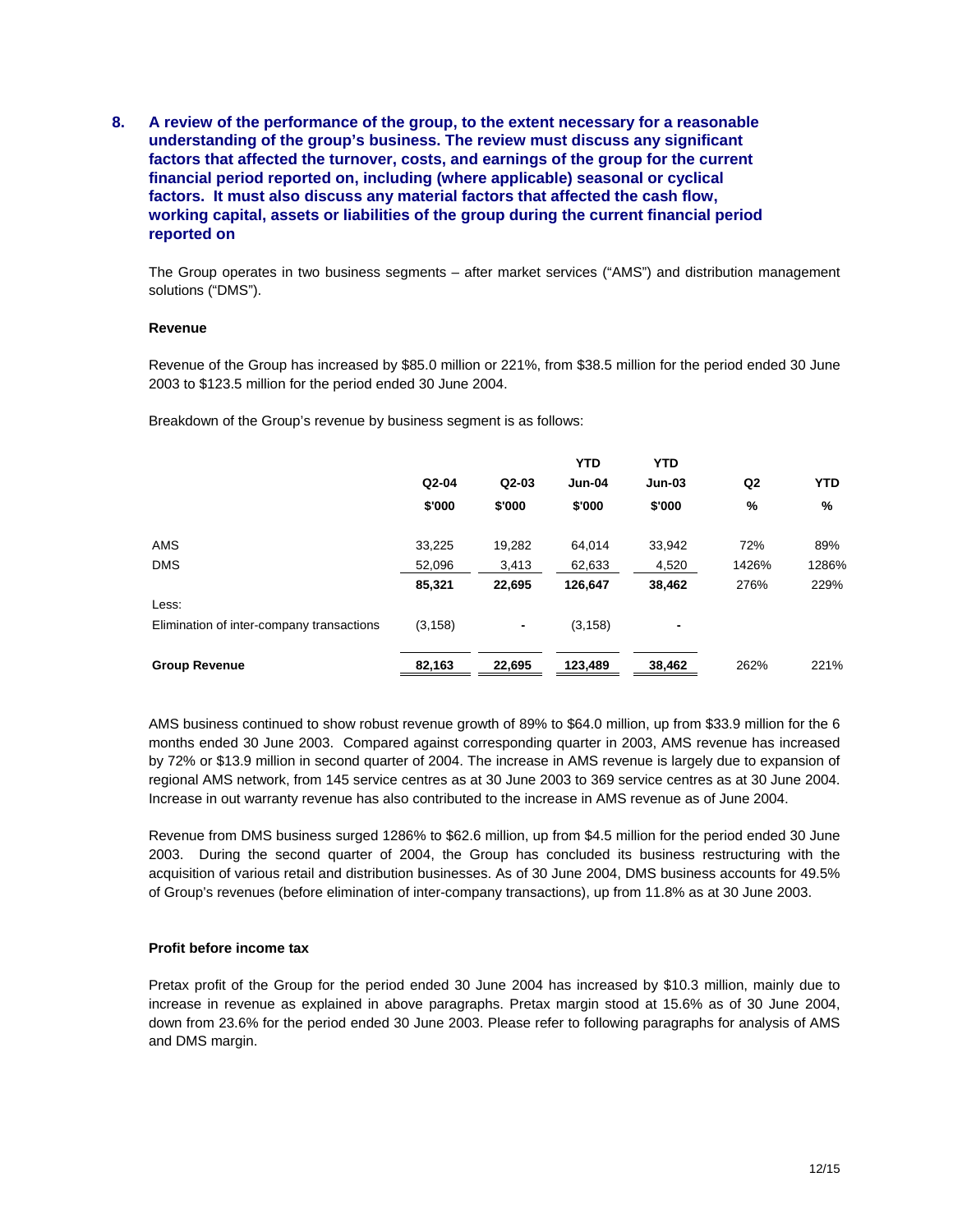Breakdown of the Group's profit before income tax by business segment is as follows:

|            |         |         | <b>YTD</b> | <b>YTD</b> |                |      |
|------------|---------|---------|------------|------------|----------------|------|
|            | $Q2-04$ | $Q2-03$ | Jun-04     | $Jun-03$   | Q <sub>2</sub> | YTD  |
|            | \$'000  | \$'000  | \$'000     | \$'000     | %              | %    |
| AMS        | 7,594   | 5,086   | 13,800     | 8,467      | 49%            | 63%  |
| <b>DMS</b> | 3,580   | 455     | 5,524      | 607        | 687%           | 810% |
|            | 11,174  | 5,541   | 19,324     | 9,074      | 102%           | 113% |

AMS profit before tax margin has decreased by 3.3% pt, from 24.9% for the period ended 30 June 2003 to 21.6% for the period ended 30 June 2004. This is mainly due to decrease in other operating income, in particular management and advisory fee, royalty income and foreign exchange gain.

DMS profit before tax margin has decreased by 4.6% pt, from 13.4% for the period ended 30 June 2003 to 8.8% for the period ended 30 June 2004. This is primarily due to distribution/trading business acquired in the  $2<sup>nd</sup>$  quarter of 2004 which has a lower margin compared to the logistic business in DMS.

#### **Cash flows**

Please refer to notes for cash flow statement.

## **9. Where a forecast, or a prospect statement, has been previously disclosed to shareholders, any variance between it and the actual results**

Not applicable

# **10. A commentary at the date of the announcement of the competitive conditions of the industry in which the group operates and any known factors or events that may affect the group in the next reporting period and the next 12 months**

In the second quarter of 2004, the Group continued to grow its AMS business in the region notably:-

#### India

ACCS was appointed by Nokia as its Care partner in India. In addition to Nokia, the Group also works with Motorola and various Korean brands in India. India, with its large population, growing affluence and existing low mobile phone penetration rate, is a key market that is expected to propel the growth of ACCS in the next few years. The Group expects its business in India to contribute approximately \$40 million in revenue for FY2005. The Group's strategy in India is to work with key mobile phone manufacturers so as to capture more market share in a growing market.

#### PRC

The Group is working towards securing more brands and expanding its present network in the PRC. In June 2004, the Group clinched contracts from Hisense Communication Co., Ltd ("Hisense"), a handset manufacturer in the PRC, to provide spare parts and accessories distribution services and also provide backend AMS operations for Hisense's CDMA phones in the PRC. PRC, with the world's largest mobile phone market and its relatively low mobile phone penetration rate is another key growth market for ACCS. The Group is currently looking for strategic business partners in the PRC in order to expedite the set-up of a nationwide AMS network in the PRC.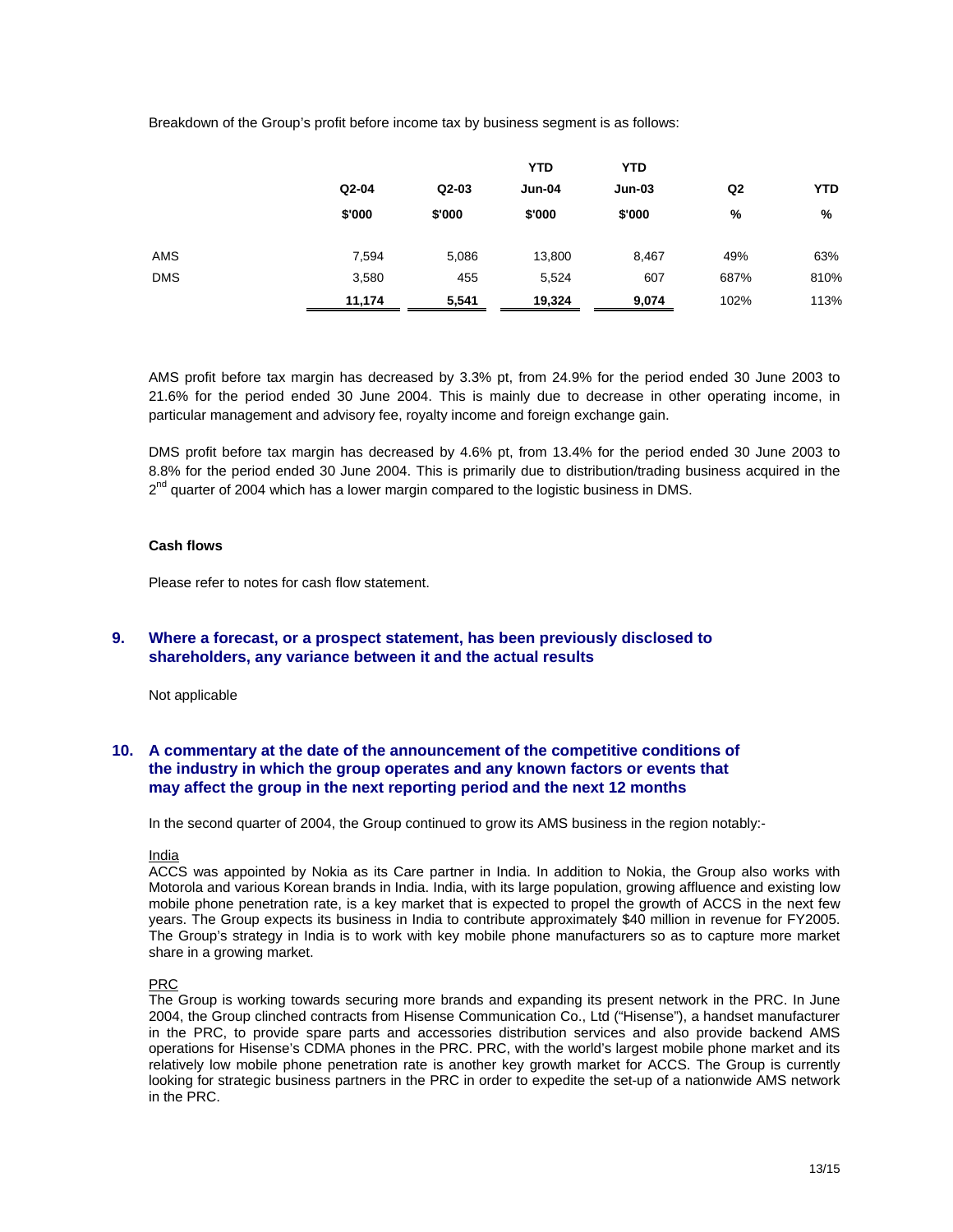#### **South Pacific**

With a nationwide AMS network in place in Australia, the Group is exploring various business opportunities in South Pacific. The Group was recently appointed by InFocus Corporation (NASDAQ: INFS) as its new national service agent across Australia. InFocus is a worldwide leader in digital projection technology and services.

#### Out-warranty Business

The Group is also leveraging on its extensive regional network to further expand its out-warranty services which includes servicing handsets outside of the manufacturer's warranty period and/or scope of warranty. In June 2004, the Group had secured several contracts with handset distributors to provide out-warranty AMS services for trade-in handsets in the PRC, Thailand and Australia.

As at 30 June 2004, the Group's network of 369 centres comprises 197 dedicated-brand service centres (in 197 physical locations) and 172 authorised service centres located in multiple-brand service hubs (in 47 physical locations). The network covers a total of 35 brands including Alcatel, BenQ, Bird, CECT, Cosun, Daxian, DBTel, Dopoda, Emol, Fengda, Gtran, Haier, Hisense, Hyundai, ikomo, Kyocera, Lenovo, LG, Motorola, NEC, Nokia, O2, Panasonic, Philips, Psion, Sagem, Samsung, Sendo, Sharp, Siemens, Sony Ericsson, Soutech, Tel.Me, Toshiba and TCL.

|                                  | As at 30 June 2004 | As at 31 March 2004 |
|----------------------------------|--------------------|---------------------|
| <b>Brands</b>                    | 35                 |                     |
| <b>Service Centres</b>           | 369                | 340                 |
| <b>Repair Management Centres</b> | 668                | 668                 |
| Countries/Territories            | 15                 | 15                  |
| Cities/Towns                     | 144                | 139                 |
| Staff                            | 2,280*             | 1.896               |

*\* estimated* 

During this period, the Group had also restructured/reorganised its DMS business to include several mobile phone distributors/retailers in connection with its proposed listing on the Singapore Exchange Securities Trading Limited. For the 6 months ended 30 June 2004, DMSPL contributed approximately 49% and 29% to the Group's revenue and pre-tax profit respectively. Further details on the proposed listing will be provided in due course.

The AMS business will remain the core business of ACCS but management is continually identifying new related businesses to augment the Group's earnings growth.

The Directors continue to see a trend of consolidation in the fragmented AMS industry in the region as well as the increasing outsourcing trend in the telco industry. The Directors believe that the Group, with its track record and extensive regional network, is poised to benefit from current trends and remain optimistic of the Group's prospects in the next reporting period as we establish ACCS as the AMS partner of choice in the Asia-Pacific region.

## **11. Dividend**

## *(a) Current Financial Period Reported On*

Any dividend declared for the current financial period reported on?

Nil